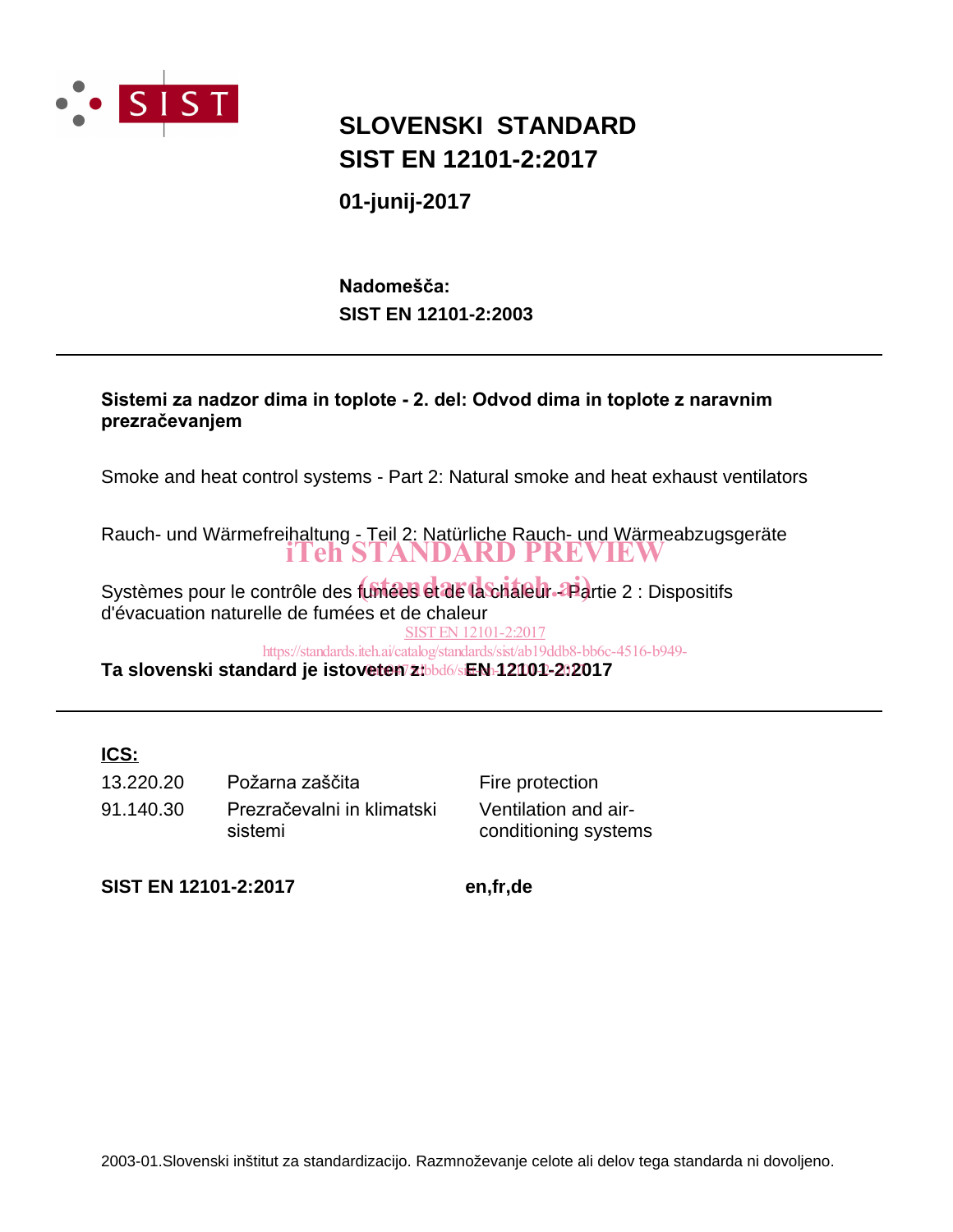

# iTeh STANDARD PREVIEW (standards.iteh.ai)

SIST EN 12101-2:2017 https://standards.iteh.ai/catalog/standards/sist/ab19ddb8-bb6c-4516-b949- 0ab0475dbbd6/sist-en-12101-2-2017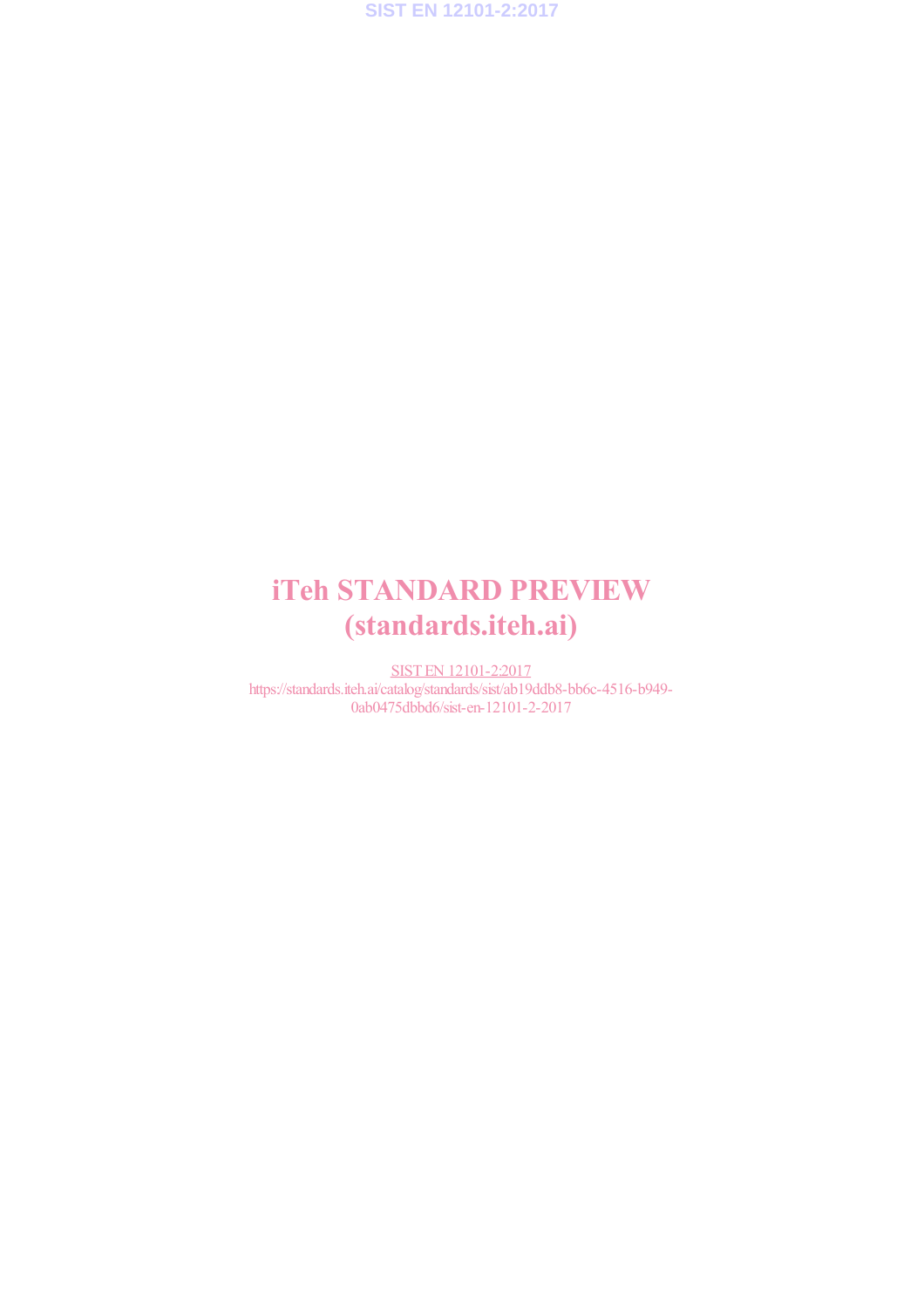# EUROPEAN STANDARD NORME EUROPÉENNE EUROPÄISCHE NORM

# **EN 12101-2**

March 2017

ICS 13.220.99 Supersedes EN 12101-2:2003

English Version

### Smoke and heat control systems - Part 2: Natural smoke and heat exhaust ventilators

Systèmes pour le contrôle des fumées et de la chaleur - Partie 2 : Dispositifs d'évacuation naturelle de fumées et de chaleur

 Rauch- und Wärmefreihaltung - Teil 2: Natürliche Rauch- und Wärmeabzugsgeräte

This European Standard was approved by CEN on 11 January 2015.

CEN members are bound to comply with the CEN/CENELEC Internal Regulations which stipulate the conditions for giving this European Standard the status of a national standard without any alteration. Up-to-date lists and bibliographical references concerning such national standards may be obtained on application to the CEN-CENELEC Management Centre or to any CEN member.

This European Standard exists in three official versions (English, French, German). A version in any other language made by This European Standard exists in three official versions (English, French, German). A version in any other language made by<br>translation under the responsibility of a CEN member into its own language and notified to the CEN Centre has the same status as the official versions.<br>
Standards.iteh.ai)

CEN members are the national standards bodies of Austria, Belgium, Bulgaria, Croatia, Cyprus, Czech Republic, Denmark, Estonia, Finland, Former Yugoslav Republic of Macedonia, France, Germany, Greece, Hungary, Iceland, Ireland, Italy, Latvia, Lithuania, rinianu, roriner Tugosiav Republic of Maceuonia, France, Germany<sub>o</sub>u eece, Hungary, Icelanu, Irelanu, Italy, Latvia, Lithuania,<br>Luxembourg, Malta, Netherlands, Norway, Poland, Portugal, Romania, Serbia, Slovak<u>ia, Sloven</u>i Turkey and United Kingdom. https://standards.iteh.ai/catalog/standards/sist/ab19ddb8-bb6c-4516-b949-

0ab0475dbbd6/sist-en-12101-2-2017



EUROPEAN COMMITTEE FOR STANDARDIZATION COMITÉ EUROPÉEN DE NORMALISATION EUROPÄISCHES KOMITEE FÜR NORMUNG

**CEN-CENELEC Management Centre: Avenue Marnix 17, B-1000 Brussels**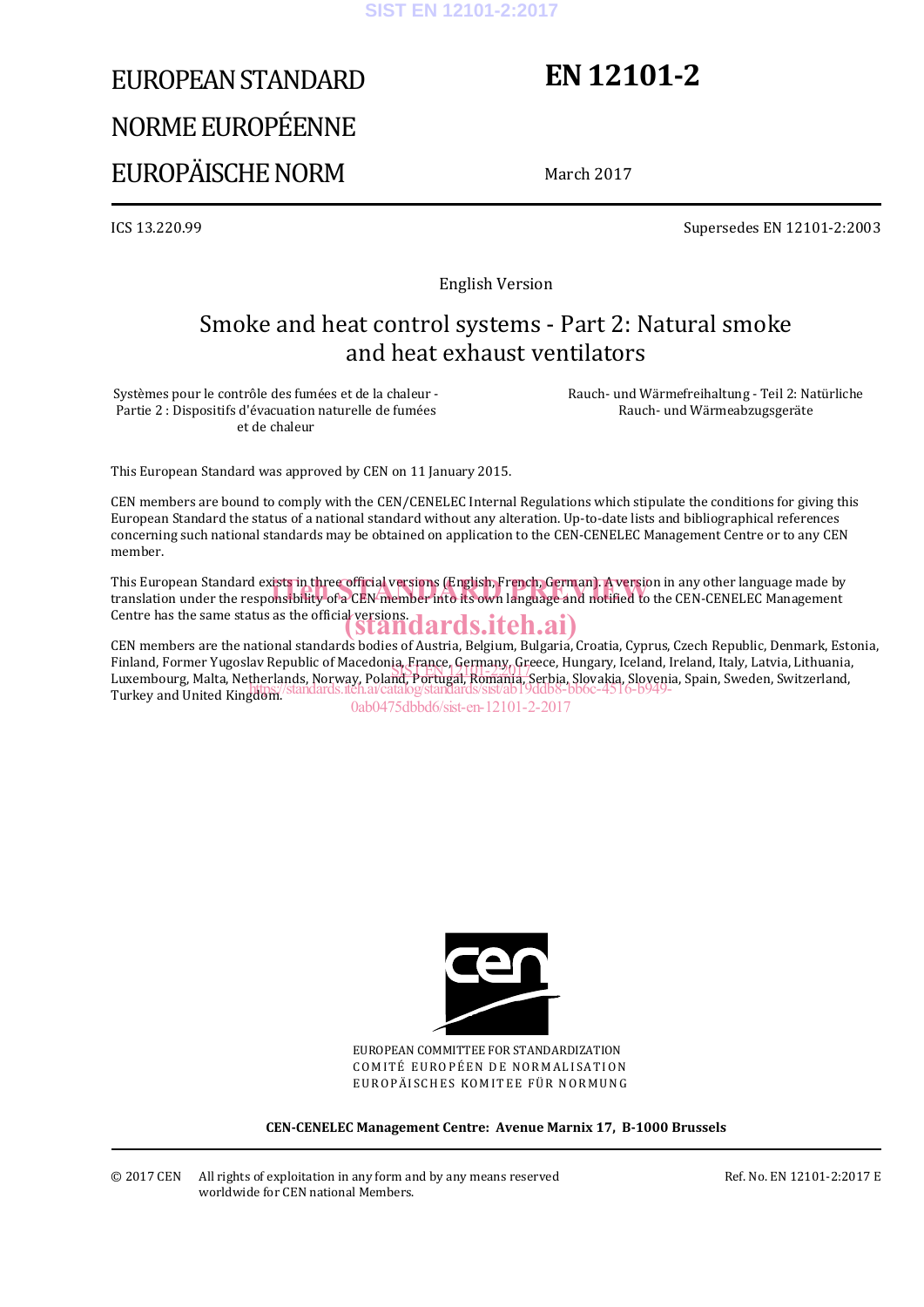### EN 12101-2:2017 (E)

### **Contents**

| 1<br>$\overline{2}$<br>3<br>3.1                                                                               |  |
|---------------------------------------------------------------------------------------------------------------|--|
|                                                                                                               |  |
|                                                                                                               |  |
|                                                                                                               |  |
|                                                                                                               |  |
|                                                                                                               |  |
| 3.2                                                                                                           |  |
| 4                                                                                                             |  |
| 4.1                                                                                                           |  |
| 4.1.1                                                                                                         |  |
| 4.1.2                                                                                                         |  |
| 4.1.3                                                                                                         |  |
| 4.2                                                                                                           |  |
| 4.2.1                                                                                                         |  |
| 4.2.2                                                                                                         |  |
| 4.2.3                                                                                                         |  |
| 4.2.4                                                                                                         |  |
| 4.3                                                                                                           |  |
| 4.4                                                                                                           |  |
| Performance parameters under fire conditions sistabl9ddb8-bb6c-4516-b949--------------------------- 15<br>4.5 |  |
| 4.5.1                                                                                                         |  |
| 4.5.2                                                                                                         |  |
| 4.5.3                                                                                                         |  |
| 4.6                                                                                                           |  |
| 4.6.1                                                                                                         |  |
| 4.6.2                                                                                                         |  |
| 4.6.3                                                                                                         |  |
| 4.6.4                                                                                                         |  |
| 4.6.5                                                                                                         |  |
|                                                                                                               |  |
| 4.7                                                                                                           |  |
| 4.7.1                                                                                                         |  |
| 4.7.2                                                                                                         |  |
| 4.7.3                                                                                                         |  |
| 5                                                                                                             |  |
| 6                                                                                                             |  |
| 6.1                                                                                                           |  |
| 6.2                                                                                                           |  |
| 6.2.1                                                                                                         |  |
| 6.2.2                                                                                                         |  |
| 6.2.3                                                                                                         |  |
| 6.2.4                                                                                                         |  |
| 6.2.5                                                                                                         |  |
| 6.3                                                                                                           |  |
| 6.3.1                                                                                                         |  |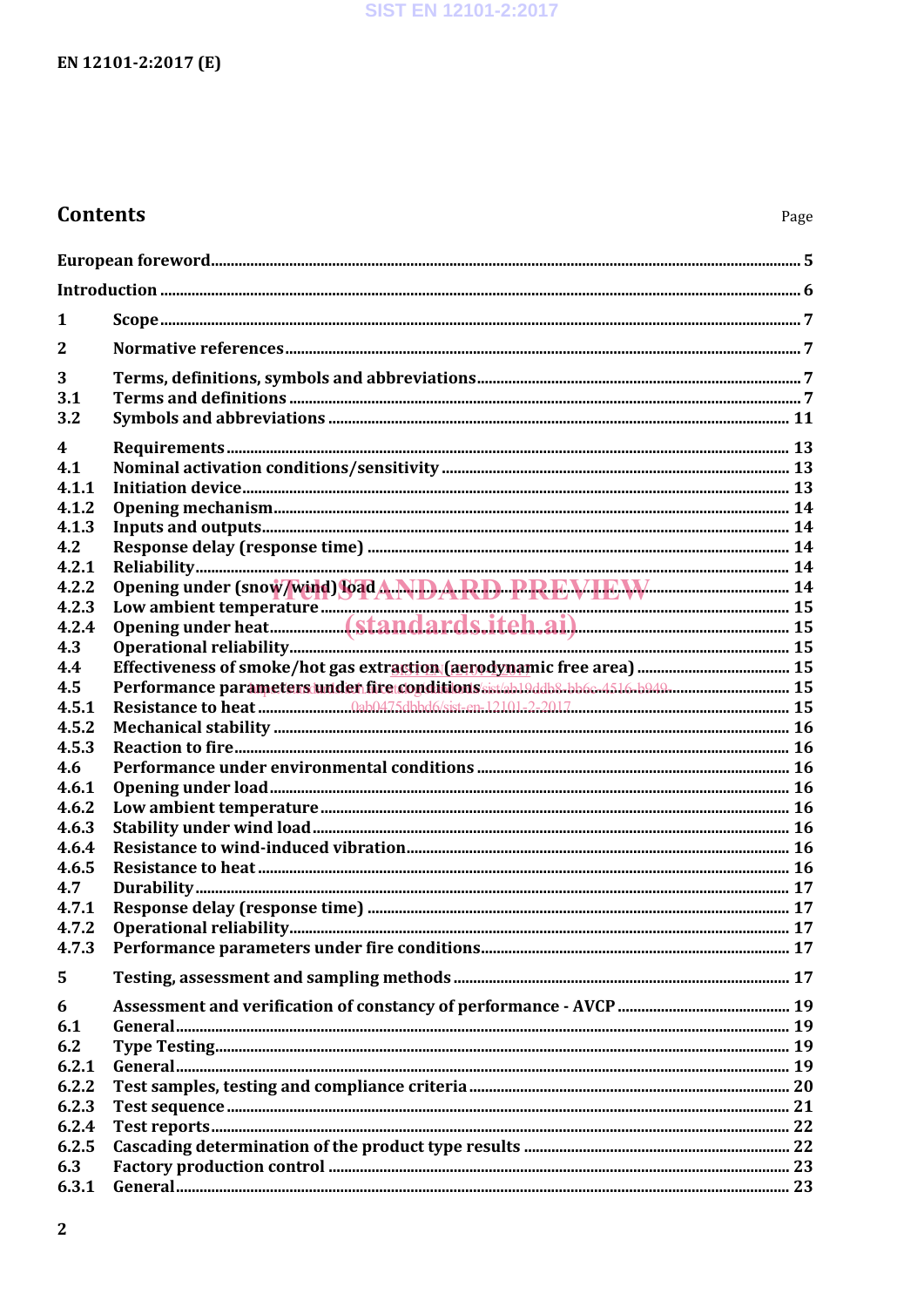| 6.3.2        |                                                                                         |  |
|--------------|-----------------------------------------------------------------------------------------|--|
| 6.3.3        |                                                                                         |  |
| 6.3.4        |                                                                                         |  |
| 6.3.5        |                                                                                         |  |
| 6.3.6        |                                                                                         |  |
| 6.3.7        |                                                                                         |  |
|              |                                                                                         |  |
| 7            |                                                                                         |  |
|              |                                                                                         |  |
| A.1          |                                                                                         |  |
| A.2          |                                                                                         |  |
| A.3          |                                                                                         |  |
| A.4          |                                                                                         |  |
|              |                                                                                         |  |
| A.5          |                                                                                         |  |
| A.6          |                                                                                         |  |
| A.7          |                                                                                         |  |
| A.7.1        |                                                                                         |  |
| A.7.2        |                                                                                         |  |
| A.7.3        |                                                                                         |  |
|              | Annex B (normative) Effectiveness of smoke/hot gas extraction (aerodynamic free area)32 |  |
| B.1          |                                                                                         |  |
| B.2          |                                                                                         |  |
| B.2.1        |                                                                                         |  |
| B.2.2        |                                                                                         |  |
|              |                                                                                         |  |
| B.2.3        |                                                                                         |  |
| B.3          |                                                                                         |  |
| <b>B.3.1</b> |                                                                                         |  |
| <b>B.3.2</b> |                                                                                         |  |
| <b>B.3.3</b> |                                                                                         |  |
| <b>B.3.4</b> |                                                                                         |  |
| <b>B.3.5</b> |                                                                                         |  |
| <b>B.3.6</b> |                                                                                         |  |
| B.4          |                                                                                         |  |
| B.4.1        |                                                                                         |  |
| <b>B.4.2</b> |                                                                                         |  |
| <b>B.4.3</b> |                                                                                         |  |
| <b>B.4.4</b> |                                                                                         |  |
|              |                                                                                         |  |
|              | Annex C (normative) Test method for operational reliability and response time 54        |  |
| C.1          |                                                                                         |  |
| C.2          |                                                                                         |  |
| C.3          |                                                                                         |  |
| C.4          |                                                                                         |  |
| C.5          |                                                                                         |  |
|              |                                                                                         |  |
| D.1          |                                                                                         |  |
| D.2          |                                                                                         |  |
| D.3          |                                                                                         |  |
| D.4          |                                                                                         |  |
|              |                                                                                         |  |
| D.5          |                                                                                         |  |
|              |                                                                                         |  |
| E.1          |                                                                                         |  |
|              |                                                                                         |  |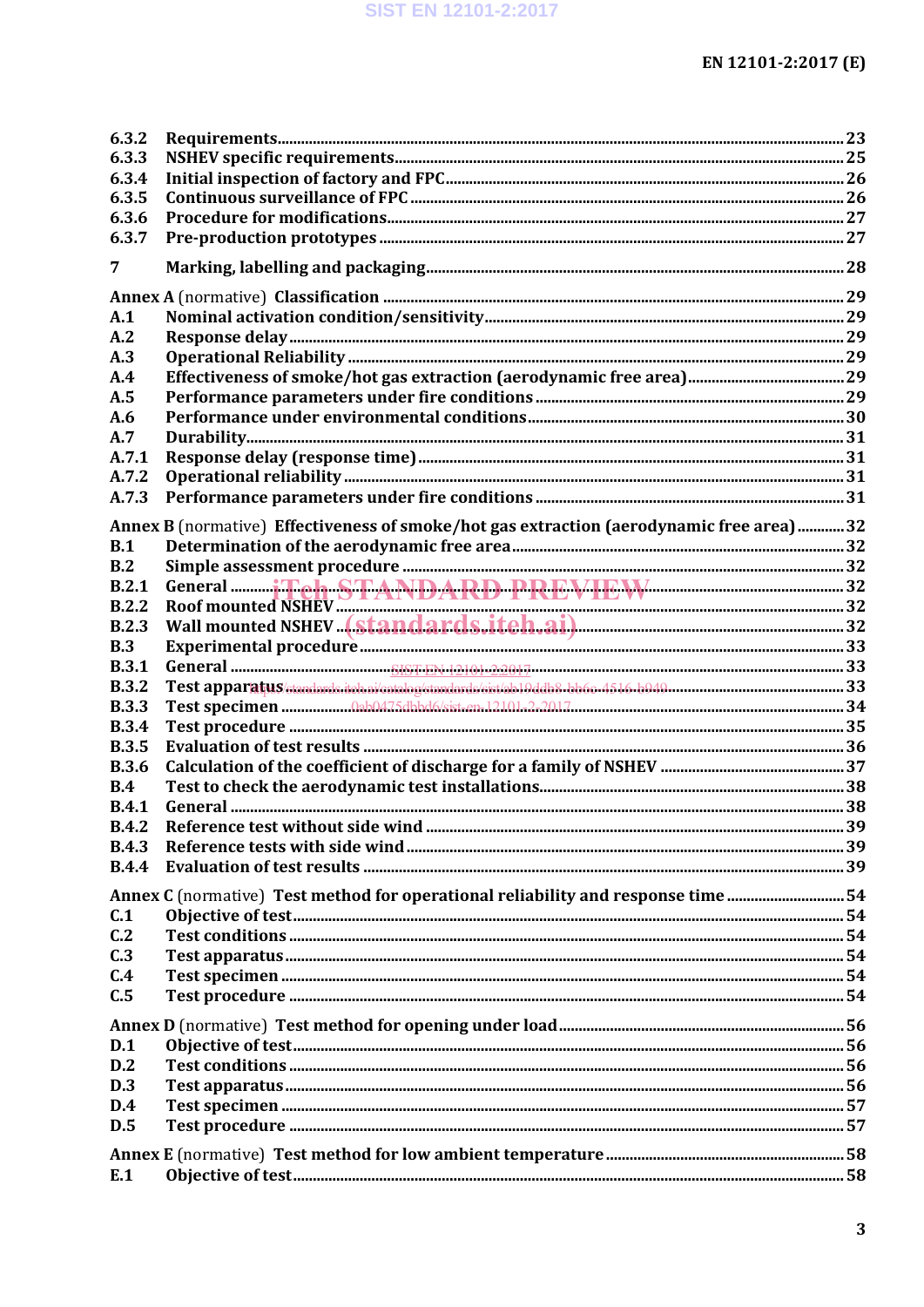### EN 12101-2:2017 (E)

| E.2            |                                                                                         |  |
|----------------|-----------------------------------------------------------------------------------------|--|
| E.3            |                                                                                         |  |
| E.4            |                                                                                         |  |
|                |                                                                                         |  |
| F.1            |                                                                                         |  |
| F.2            |                                                                                         |  |
| F.3            |                                                                                         |  |
| F.4            |                                                                                         |  |
| F.5            |                                                                                         |  |
| F.5.1          |                                                                                         |  |
| F.5.2          |                                                                                         |  |
|                |                                                                                         |  |
|                |                                                                                         |  |
| G.1            |                                                                                         |  |
| G.2            |                                                                                         |  |
| G.2.1          |                                                                                         |  |
| G.2.2          |                                                                                         |  |
| G.2.3          |                                                                                         |  |
| G.3            |                                                                                         |  |
| G.3.1          |                                                                                         |  |
| G.3.2          |                                                                                         |  |
| G.3.3          |                                                                                         |  |
| G.3.4          |                                                                                         |  |
| G.3.5          | Wall mounted NSHEV<br>Roof mounted NSHEV <b>Leh STANDARD PREVIEW</b> 63                 |  |
| G.4            |                                                                                         |  |
|                | Annex H (normative) Mounting and fixing conditions for the SBI or small flame tests  72 |  |
|                |                                                                                         |  |
|                |                                                                                         |  |
| H.1            |                                                                                         |  |
| H <sub>2</sub> |                                                                                         |  |
| H.2.1          |                                                                                         |  |
| H.2.2          |                                                                                         |  |
| H <sub>3</sub> |                                                                                         |  |
| H.3.1          |                                                                                         |  |
| H.3.2          |                                                                                         |  |
| H.4            |                                                                                         |  |
|                |                                                                                         |  |
| I.1            | Annex I (normative) Handling changes affecting declared performances for NSHEV          |  |
| 1.2            |                                                                                         |  |
|                |                                                                                         |  |
| I.3            |                                                                                         |  |
| I.4            |                                                                                         |  |
| I.5            |                                                                                         |  |
| I.6            |                                                                                         |  |
| I.7            |                                                                                         |  |
|                |                                                                                         |  |
| J.1            |                                                                                         |  |
| J.2            |                                                                                         |  |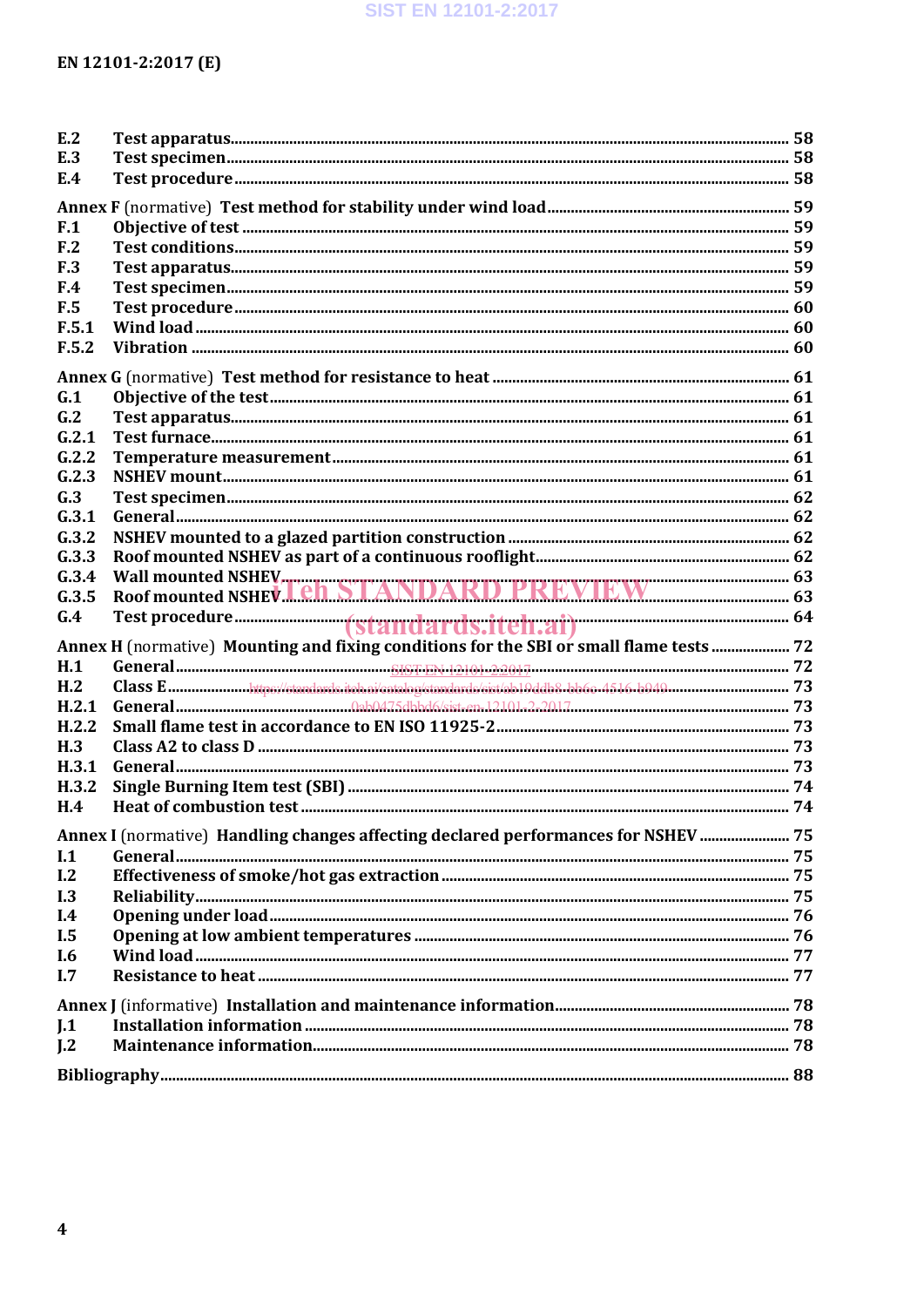### **European foreword**

This document (EN 12101-2:2017) has been prepared by Technical Committee CEN/TC 191 "Fixed firefighting systems", the secretariat of which is held by BSI.

This European Standard shall be given the status of a national standard, either by publication of an identical text or by endorsement, at the latest by September 2017, and conflicting national standards shall be withdrawn at the latest by December 2018.

Attention is drawn to the possibility that some of the elements of this document may be the subject of patent rights. CEN [and/or CENELEC] shall not be held responsible for identifying any or all such patent rights.

This document supersedes EN 12101-2:2003.

This document has been prepared under a mandate given to CEN by the European Commission and the European Free Trade Association and supports essential requirements of EU Directive(s).

For relationship with EU Directive(s), see informative Annex ZA, which is an integral part of this standard.

This European Standard is one of the parts of the European Standard EN 12101 covering smoke and<br>heat control systems. heat control systems.

This European Standard has the general title *Smoke and heat control systems* and currently consists of the following parts: (standards.iteh.ai) SIST EN 12101-2:2017

— *Part 1: Specification for smoke barriers*; bbd6/sist-en-12101-2-2017 https://standards.iteh.ai/catalog/standards/sist/ab19ddb8-bb6c-4516-b949-

— *Part 2: Natural smoke and heat exhaust ventilators* [the present document];

- *Part 3: Specification for powered smoke and heat exhaust ventilators*;
- *Part 4: Installed SHEVS systems for smoke and heat ventilation* [Technical Report CEN/TR 12101-4];
- *Part 5: Guidelines on functional recommendations and calculation methods for smoke and heat exhaust ventilation systems* [Technical Report CEN/TR 12101-5];
- *Part 6: Specification for pressure differential systems – Kits*;
- *Part 7: Smoke control sections*;
- *Part 8: Smoke control dampers*;
- *Part 10: Power supplies*.

According to the CEN/CENELEC Internal Regulations, the national standards organisations of the following countries are bound to implement this European Standard: Austria, Belgium, Bulgaria, Croatia, Cyprus, Czech Republic, Denmark, Estonia, Finland, Former Yugoslav Republic of Macedonia, France, Germany, Greece, Hungary, Iceland, Ireland, Italy, Latvia, Lithuania, Luxembourg, Malta, Netherlands, Norway, Poland, Portugal, Romania, Serbia, Slovakia, Slovenia, Spain, Sweden, Switzerland, Turkey and the United Kingdom.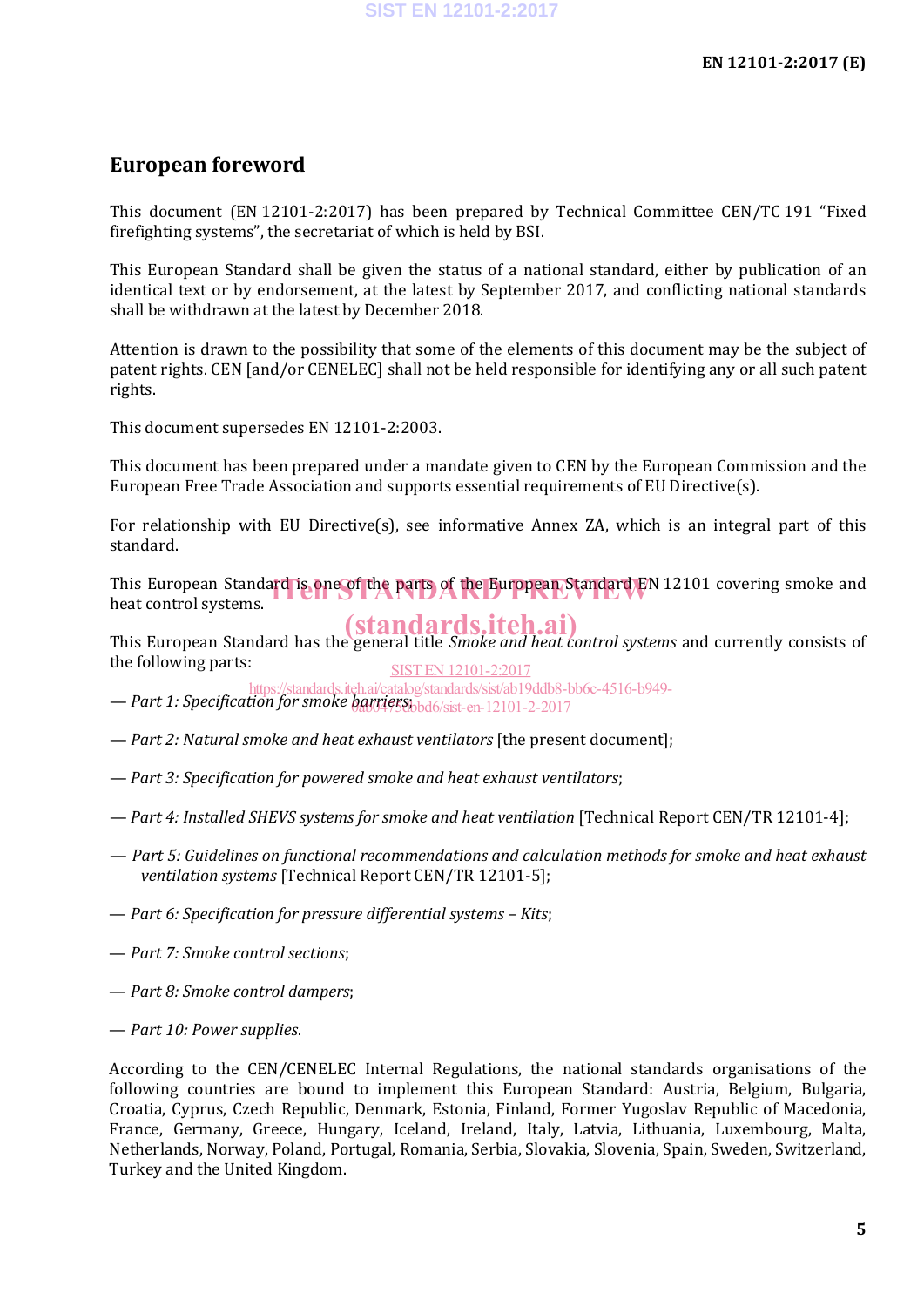**EN 12101-2:2017 (E)**

### **Introduction**

In a fire situation, smoke and heat exhaust ventilation systems create and maintain a smoke free layer above the floor by removing smoke. They also serve simultaneously to exhaust hot gases released by a fire in the developing stages. The use of such systems to create smoke-free areas beneath a buoyant layer has become widespread. Their value in assisting in the evacuation of people from buildings and other construction works, reducing fire damage and financial loss by preventing smoke damage, facilitating access for firefighting by improving visibility, reducing roof temperatures and retarding the lateral spread of fire is firmly established. For these benefits to be obtained it is essential that natural smoke and heat exhaust ventilators (referred to in this standard as NSHEV) operate fully and reliably whenever called upon to do so during their installed life. A smoke and heat exhaust ventilation system (referred to in this standard as a SHEVS) is a system of safety equipment intended to perform a positive role in a fire emergency.

# iTeh STANDARD PREVIEW (standards.iteh.ai)

SIST EN 12101-2:2017 https://standards.iteh.ai/catalog/standards/sist/ab19ddb8-bb6c-4516-b949- 0ab0475dbbd6/sist-en-12101-2-2017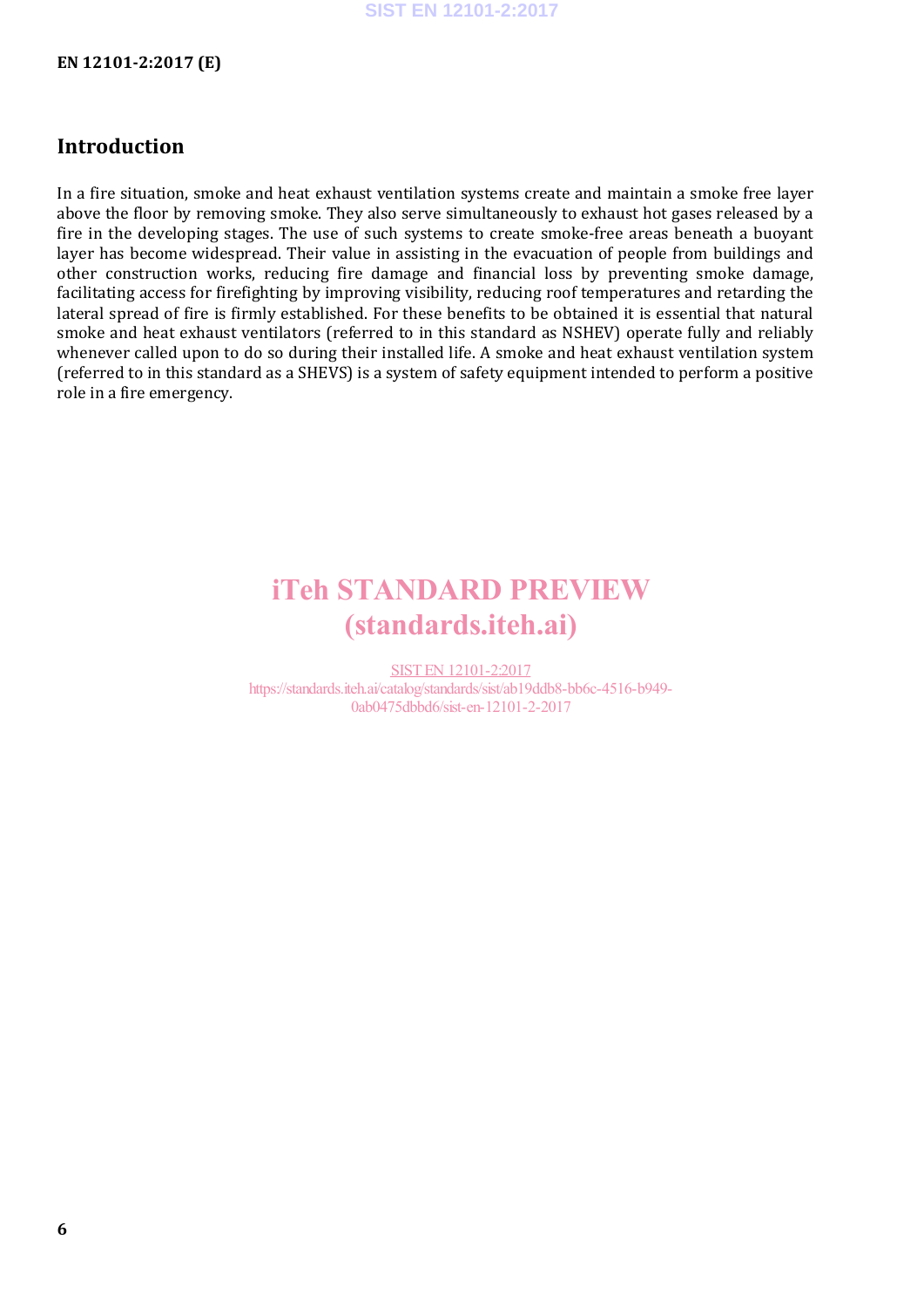### **1 Scope**

This European Standard applies to natural smoke and heat exhaust ventilators (NSHEV) operating as part of smoke and heat exhaust systems (SHEVS), placed on the market. This standard specifies requirements and gives test methods for natural smoke and heat exhaust ventilators which are intended to be installed in smoke and heat control systems in buildings.

#### **2 Normative references**

The following documents, in whole or in part, are normatively referenced in this document and are indispensable for its application. For dated references, only the edition cited applies. For undated references, the latest edition of the referenced document (including any amendments) applies.

EN 54-5:2017, *Fire detection and fire alarm systems - Part 5: Heat detectors - Point detectors*

EN 54-7, *Fire detection and fire alarm systems - Part 7: Smoke detectors - Point detectors using scattered light, transmitted light or ionization*

EN 1363-1, *Fire resistance tests - Part 1: General Requirements*

EN 12101-10, *Smoke and heat control systems - Part 10: Power supplies*

EN 13501-1, *Fire classification of construction products and building elements — Part 1: Classification*  and *participal in the clussification of construction products and bunding eighter*<br>using test data from reaction to fire tests **DARD PREVIEW** 

EN 13823, *Reaction to fire tests for building products* Le building products excluding floorings exposed to *the thermal attack by a single burning item*

EN 60584-1, *Thermocouples* and Part 1: EMF specifications and tolerances (IEC 60584-1) SIST EN 12101-2:2017 0ab0475dbbd6/sist-en-12101-2-2017

EN ISO 1182, *Reaction to fire tests for products - Non-combustibility test (ISO 1182)*

EN ISO 1716, *Reaction to fire tests for products - Determination of the gross heat of combustion (calorific value) (ISO 1716)*

EN ISO 11925-2, *Reaction to fire tests - Ignitability of products subjected to direct impingement of flame - Part 2: Single-flame source test (ISO 11925-2)*

#### **3 Terms, definitions, symbols and abbreviations**

#### **3.1Terms and definitions**

For the purposes of this document, the following terms and definitions apply.

#### **3.1.1**

**aerodynamic free area**

geometric area multiplied by the coefficient of discharge

#### **3.1.2**

**ambient**

word used to describe properties of the surroundings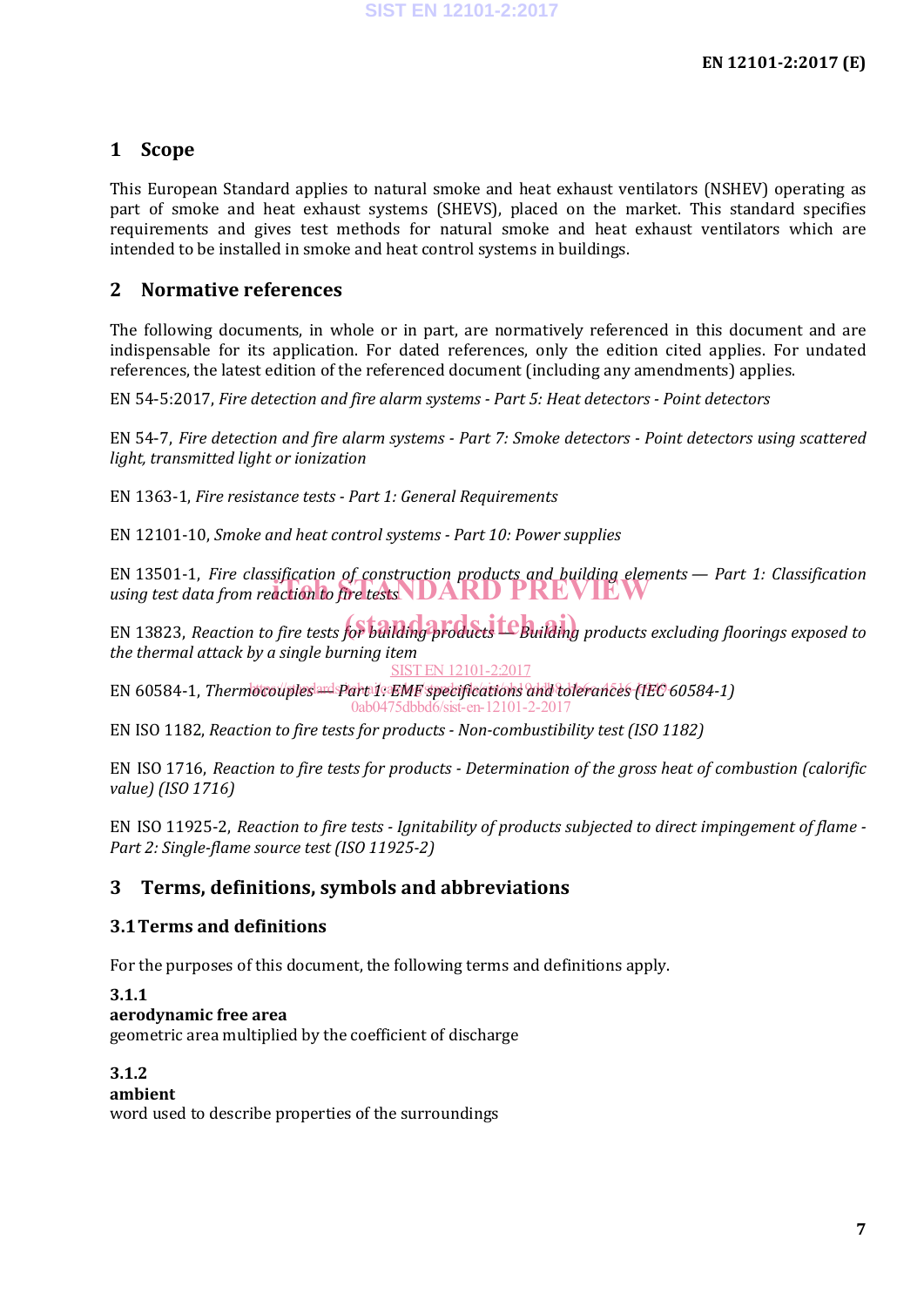#### **3.1.3**

#### **automatic activation**

initiation of operation without direct human intervention

#### **3.1.4**

**aspect ratio** ratio of length to width

#### **3.1.5**

#### **automatic natural smoke and heat exhaust ventilator**

natural smoke and heat exhaust ventilator (NSHEV) which is designed to open automatically after the outbreak of fire if called upon to do so

Note 1 to entry: Automatic natural smoke and heat exhaust ventilator (NSHEV) can also be fitted with a manual control or release device.

#### **3.1.6**

#### **comfort position**

position of a NSHEV defined by the manufacturer for the purpose of comfort ventilation

#### **3.1.7**

#### **coefficient of discharge**

 $C_{\nu}$ 

ratio of actual flow rate, measured under specified conditions, to the theoretical flow rate through the  $\frac{1}{2}$ NSHEV, as defined in Annex B

### (standards.iteh.ai)

Note 1 to entry: The coefficient takes into account any obstructions in the NSHEV such as controls, louvres and vanes and the effect of external side wind. SIST EN 12101-2:2017

https://standards.iteh.ai/catalog/standards/sist/ab19ddb8-bb6c-4516-b949- 0ab0475dbbd6/sist-en-12101-2-2017

#### **3.1.8 dual purpose NSHEV**

NSHEV which has provision to allow its use for comfort (i.e. day to day) ventilation

#### **3.1.9**

#### **fire open position**

configuration of the NSHEV specified by its designer to be achieved and sustained while venting smoke and heat

#### **3.1.10**

#### **gas container**

vessel containing gas in a compressed form, the energy of which, when the gas is released from the vessel, will open the NSHEV

#### **3.1.11**

#### **geometric area**

 $A_{\nu}$ 

area of the opening through a NSHEV, measured in the plane defined by the surface of the construction works, where it contacts the structure of the NSHEV

Note 1 to entry: No reduction is made for controls, louvres or other obstructions.

Note 2 to entry: Specific configurations are given in Figures B.1 and B.4.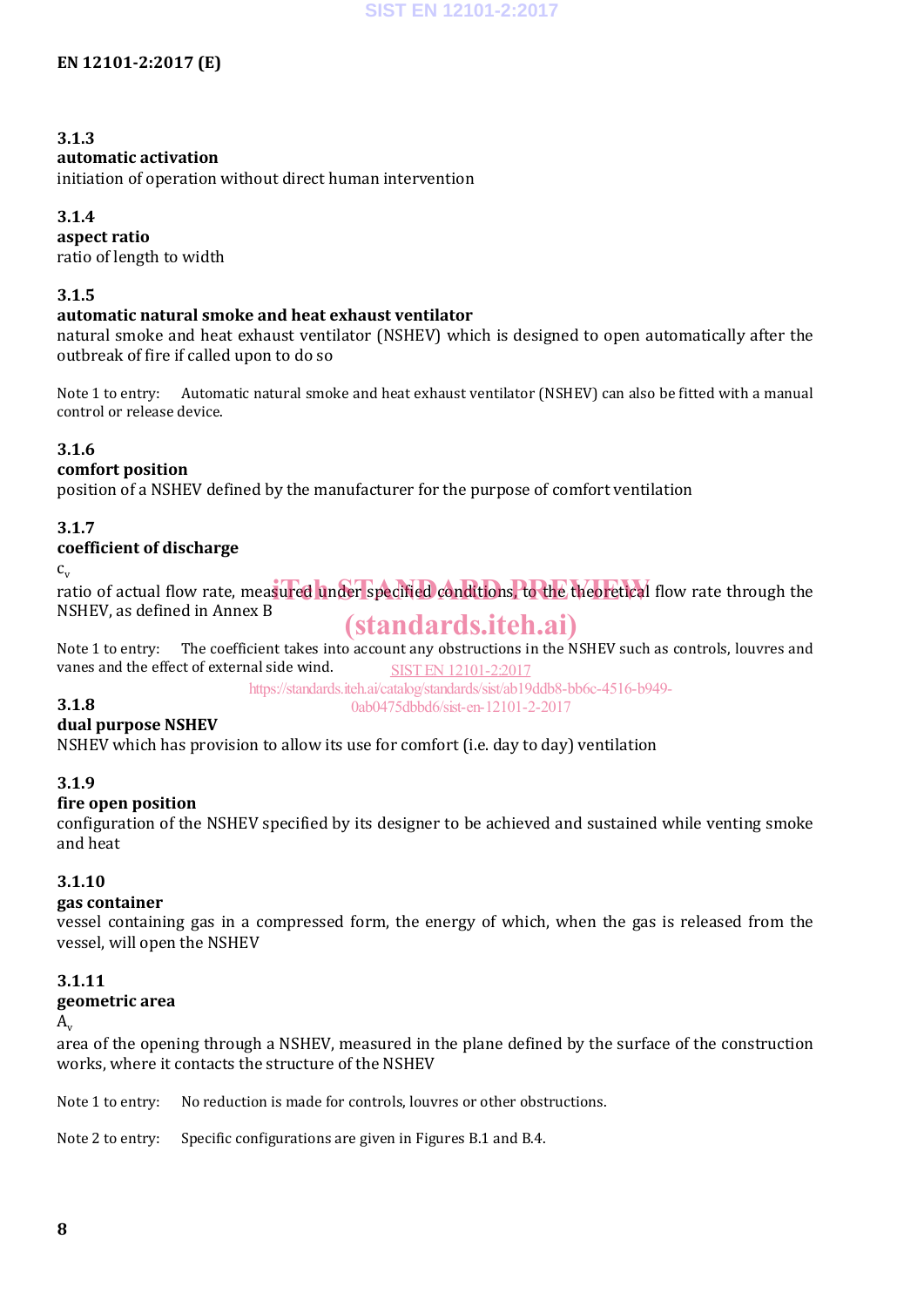#### **3.1.12**

#### **initiation device**

device which activates the operating mechanism of the NSHEV on receipt of information from a fire detection system or thermal device

#### **3.1.13**

#### **manually opened natural smoke and heat exhaust ventilator**

NSHEV that can be opened by a manual control or release device

#### **3.1.14**

**mass flux**

total mass of gases crossing a specified boundary per unit time

#### **3.1.15**

#### **natural ventilation**

ventilation caused by buoyancy forces due to differences in density of the gases because of temperature differences

#### **3.1.16**

#### **opening mechanism**

mechanical device which operates the NSHEV to the fire open position

#### **3.1.17**

#### **opening time** iTeh STANDARD PREVIEW

period between the information to open being received by the NSHEV and achieving the fire open position of the NSHEV (standards.iteh.ai)

#### **3.1.18**

SIST EN 12101-2:2017

**projection area** https://standards.iteh.ai/catalog/standards/sist/ab19ddb8-bb6c-4516-b949 cross sectional area of the movable part (e.g. flap, window) of the NSHEV:

a) above the plane of the roof, at a right angle to the side wind flow;

b) on the wall at a right angle to the side of the wall

#### **3.1.19**

#### **range of natural smoke and heat exhaust ventilators**

NSHEV of various sizes having the same method of construction and the same type of opening mechanism

#### **3.1.20**

#### **smoke and heat control system**

arrangement of components installed in a construction works to limit the effects of smoke and heat from a fire

#### **3.1.21**

#### **smoke and heat exhaust system**

smoke and heat control system which exhausts smoke and heat from a fire in a construction works or part of a construction works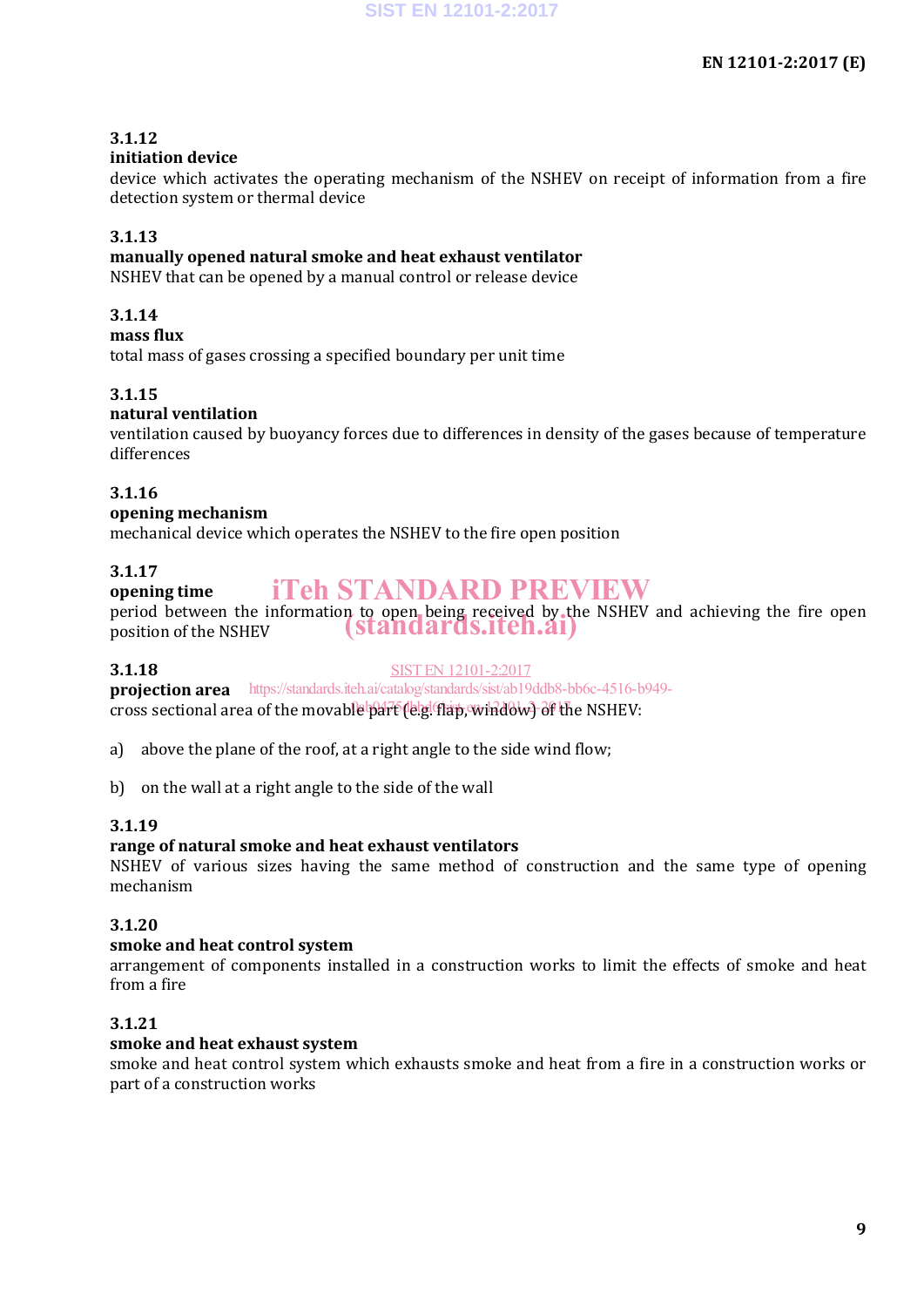#### **3.1.22**

### **smoke and heat exhaust ventilation system**

**SHEVS** 

components jointly selected to exhaust smoke and heat in order to establish a buoyant layer of warm gases above cooler and cleaner air

#### **3.1.23**

#### **natural smoke and heat exhaust ventilator (NSHEV)**

product specially designed to move smoke and hot gases out of a construction works naturally under conditions of fire

Note 1 to entry: In the context of this standard smoke and hot gas movement means any motion of smoke and hot gas within and out of a construction work under the influence of thermal buoyancy, e.g. exhausting and extracting smoke and hot gas, directing and guiding smoke and hot gas.

Note 2 to entry: Typical NSHEV consist of a fixed frame or upstand and of one or more flaps to be opened in case of fire by an opening mechanism initiated by a smoke or heat sensitive initiation device.

#### **3.1.24**

#### **thermal device**

temperature sensitive device which responds to initiate a subsequent action

#### **3.1.25**

#### **throat area**

throat area sectional area of the flow path through the NSHEV REVIEW (standards.iteh.ai)

Note 1 to entry: See Figure G.6.

#### SIST EN 12101-2:2017

#### **3.1.26 ventilator**

https://standards.iteh.ai/catalog/standards/sist/ab19ddb8-bb6c-4516-b949-

device for enabling the movement of gases into or out of the construction works 0ab0475dbbd6/sist-en-12101-2-2017

#### **3.1.27**

**wind deflector**

any part of the NSHEV guiding the wind over the open NSHEV

#### **3.1.28**

#### **wind sensitive control system**

control system designed to control two or more banks of NSHEV on separate elevations so that only the NSHEV not subject to positive wind pressures opens in case of fire

#### **3.1.29**

#### **walls**

external building surfaces with an inclination of more than 60° relative to the horizontal

#### **3.1.30**

#### **roofs**

external building surfaces with an inclination of 60° or less relative to the horizontal shed roofs, and which continuous roof-lights, independent of the inclination angle, are considered to be part of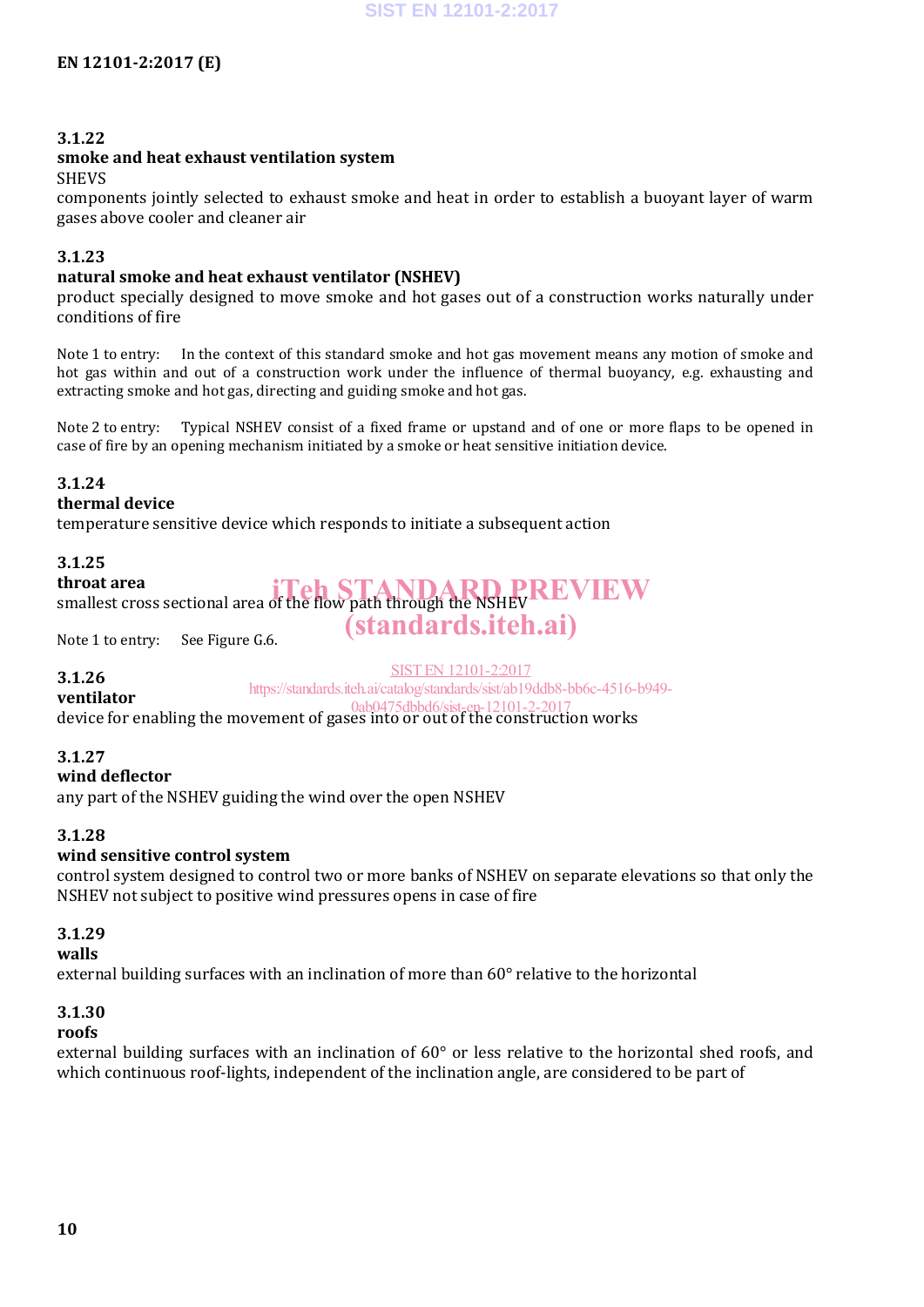### **3.2Symbols and abbreviations**

For the purposes of this standard, mathematical and physical quantities are represented by symbols, and expressed in units as follows.

| Symbol                    | Quantity                                                                                                                                      | Unit              |
|---------------------------|-----------------------------------------------------------------------------------------------------------------------------------------------|-------------------|
| $A_{\rm a}$               | aerodynamic free area, expressed in square metres                                                                                             | (m <sup>2</sup> ) |
| $A_{\rm ex}$              | area of the exit plane of NSHEV, expressed in square<br>metres                                                                                | (m <sup>2</sup> ) |
| $A_{n}$                   | nozzle exit area (for open jet facilities); test section<br>entrance area (for closed test section facilities), expressed<br>in square metres | (m <sup>2</sup> ) |
| $A_{\rm pr}$              | projection area of the NSHEV for the side wind flow,<br>expressed in square metres                                                            | (m <sup>2</sup> ) |
| $A_{\rm sc}$              | horizontal cross section area of the settling chamber,<br>expressed in square metres                                                          | (m <sup>2</sup> ) |
| $A_{\text{throat}}$       | smallest geometric cross section area through which the<br>air flows                                                                          | (m <sup>2</sup> ) |
| $A_{\rm v}$               | geometric area of the NSHEV, expressed in square metres                                                                                       | (m <sup>2</sup> ) |
| B                         | width of the open hole of the settling chamber, expressed<br>in metres                                                                        | (m)               |
| $\boldsymbol{b}$          | (standards.iteh.ai)<br>width of the geometric opening of a NSHEV, expressed in<br>metres<br><b>SIST EN 12101-2:2017</b>                       | (m)               |
| $B_{n}$                   | httwidthrofrhozzleiexitlarearihropen/jet fadilities, wfdthlof the<br>test section in closed test section facilities, expressed in<br>metres   | (m)               |
| $B_{\rm v}$               | maximum width of the NSHEV in the fire open position,<br>expressed in metres above the upper surface of the<br>settling chamber               | (m)               |
| $\mathcal{C}_{\rm v}$     | coefficient of discharge, dimensionless                                                                                                       |                   |
| $\mathcal{C}_{\rm v0}$    | coefficient of discharge without side wind influence,<br>dimensionless                                                                        |                   |
| $\mathcal{C}_{_{\rm vw}}$ | coefficient of discharge with side wind influence,<br>dimensionless                                                                           |                   |
| d <sub>h</sub>            | hydraulic diameter of the settling chamber $(dh = (4$<br>$A_{\rm sc}$ )/P), expressed in metres                                               | (m)               |
| $d_{\rm h, g}$            | hydraulic diameter of the geometric NSHEV area,<br>expressed in metres                                                                        | (m)               |
| $H_{n}$                   | height of nozzle exit area in open jet facilities, height of<br>the test section in closed test section facilities, expressed<br>in metres    | (m)               |
| $H_{\rm v}$               | maximum height of the NSHEV in the fire open position<br>above the upper surface of the settling chamber,<br>expressed in metres              | (m)               |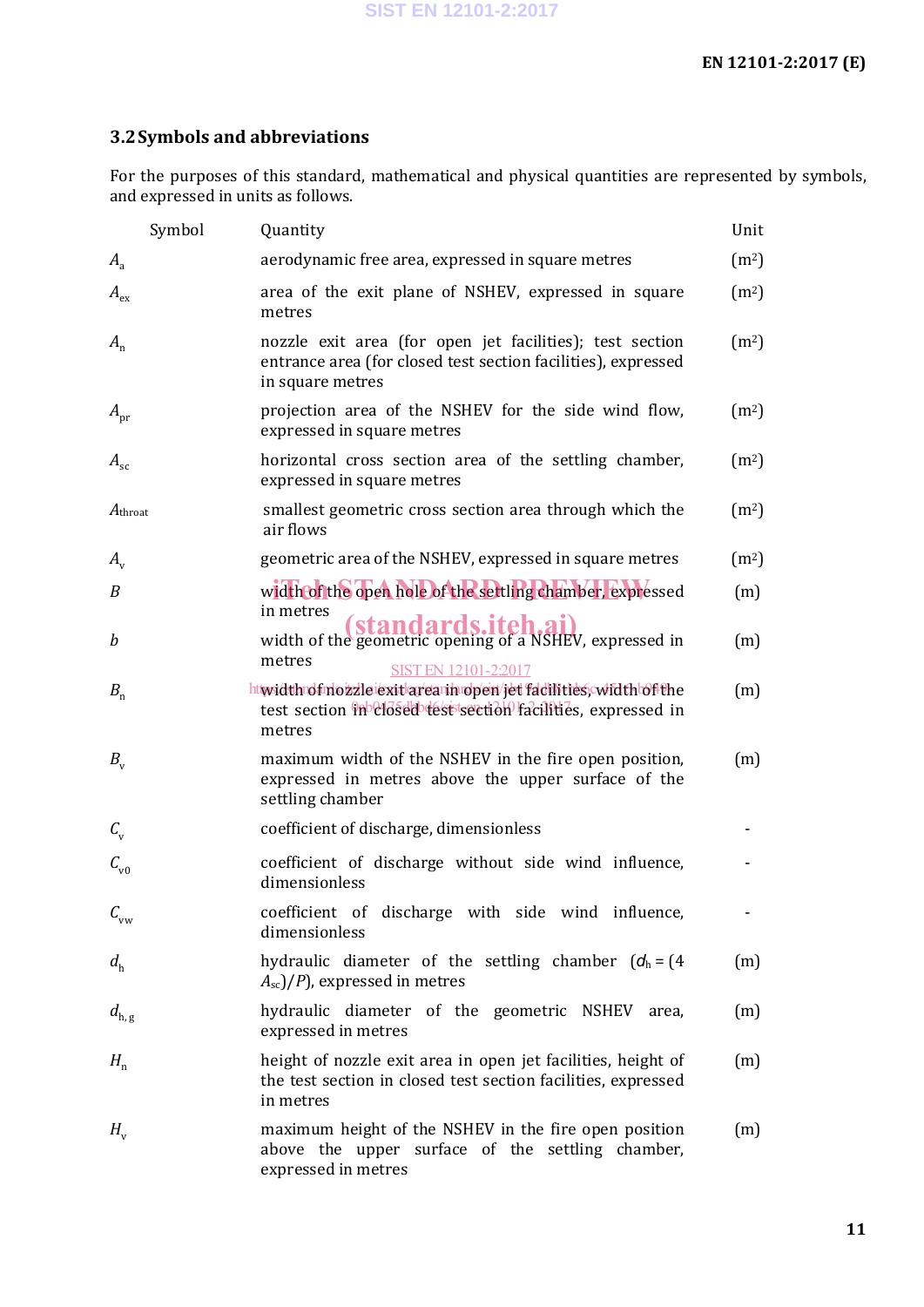### **EN 12101-2:2017 (E)**

| Symbol               | Quantity                                                                                                         | Unit          |
|----------------------|------------------------------------------------------------------------------------------------------------------|---------------|
| $h_{\rm p}$          | profile height of a wall mounted NSHEV, expressed in<br>metres                                                   | (m)           |
| $h_{\text{US}}$      | height of the NSHEV upstand, expressed in metres                                                                 | (m)           |
| $h_{\text{uwd}}$     | height of the upper edge of wind deflectors above the roof<br>surface, expressed in metres                       | (m)           |
| L                    | length of the open hole of the settling chamber, expressed<br>in metres                                          | (m)           |
| 1                    | length of the geometric opening of a NSHEV, expressed in<br>metres                                               | (m)           |
| $I_{\rm u, hUS}$     | turbulence intensity in flow direction at height $h_{\text{US}}$                                                 |               |
| m                    | ratio of geometric areas (= $A_{ex}/A_{v}$ ), dimensionless                                                      |               |
| $\dot{m}_{\rm ing}$  | mass flow rate entering the settling chamber, expressed<br>in kilograms per second                               | (kg/s)        |
| <b>NSHEV</b>         | natural smoke and heat exhaust ventilator                                                                        |               |
| $\boldsymbol{P}$     | perimeter length of the cross section of the settling<br>chamber, expressed in metres                            | (m)           |
| $p_{amb}$            | ambient pressure, expressed in Pascal D PREVIEW                                                                  | (Pa)          |
| $p_{\rm d}$          | wind stagnation préssure, expressed in Pascal ai)                                                                | (Pa)          |
| $p_{\rm int}$        | internal static pressure, expressed in Pascal                                                                    | (Pa)          |
| $p_{\text{int, v0}}$ | internal static pressure without side wind expressed in -b949-<br>Pascal<br>0ab0475dbbd6/sist-en-12101-2-2017    | (Pa)          |
| $p_{\text{int, vw}}$ | internal static pressure with side wind, expressed in<br>Pascal                                                  | (Pa)          |
| T                    | temperature, expressed in degrees C                                                                              | $(^{\circ}C)$ |
| $U_{\rm v}$          | length of the boundary of the geometric area of a NSHEV,<br>expressed in metres                                  | (m)           |
| $V_{\infty}$         | side wind velocity, expressed in metres per second                                                               | (m/s)         |
| $V_1$                | local air speed, expressed in metres per second                                                                  | (m/s)         |
| $V_{\rm m, sc}$      | mean velocity of the settling chamber, expressed in<br>metres per second                                         | (m/s)         |
| $V_{\rm n}$          | mean nozzle velocity, expressed in metres per second                                                             | (m/s)         |
| $V_{\rm sc}$         | local velocities in plane above settling chamber,<br>see Figure B.6, expressed in metres per second              | (m/s)         |
| α                    | opening angle of the NSHEV, expressed in degrees and<br>referenced to the closed flap position                   |               |
| ß                    | angle of attack, expressed in degrees                                                                            |               |
| $\beta$ crit         | incidence angle at which the smallest value of $C_{vw}$<br>obtained with side wind, occurs, expressed in degrees |               |
| $\delta$             | relative wall thickness (= $h_{\text{US}}/d_{\text{h}}$ ), dimensionless                                         |               |

**12**